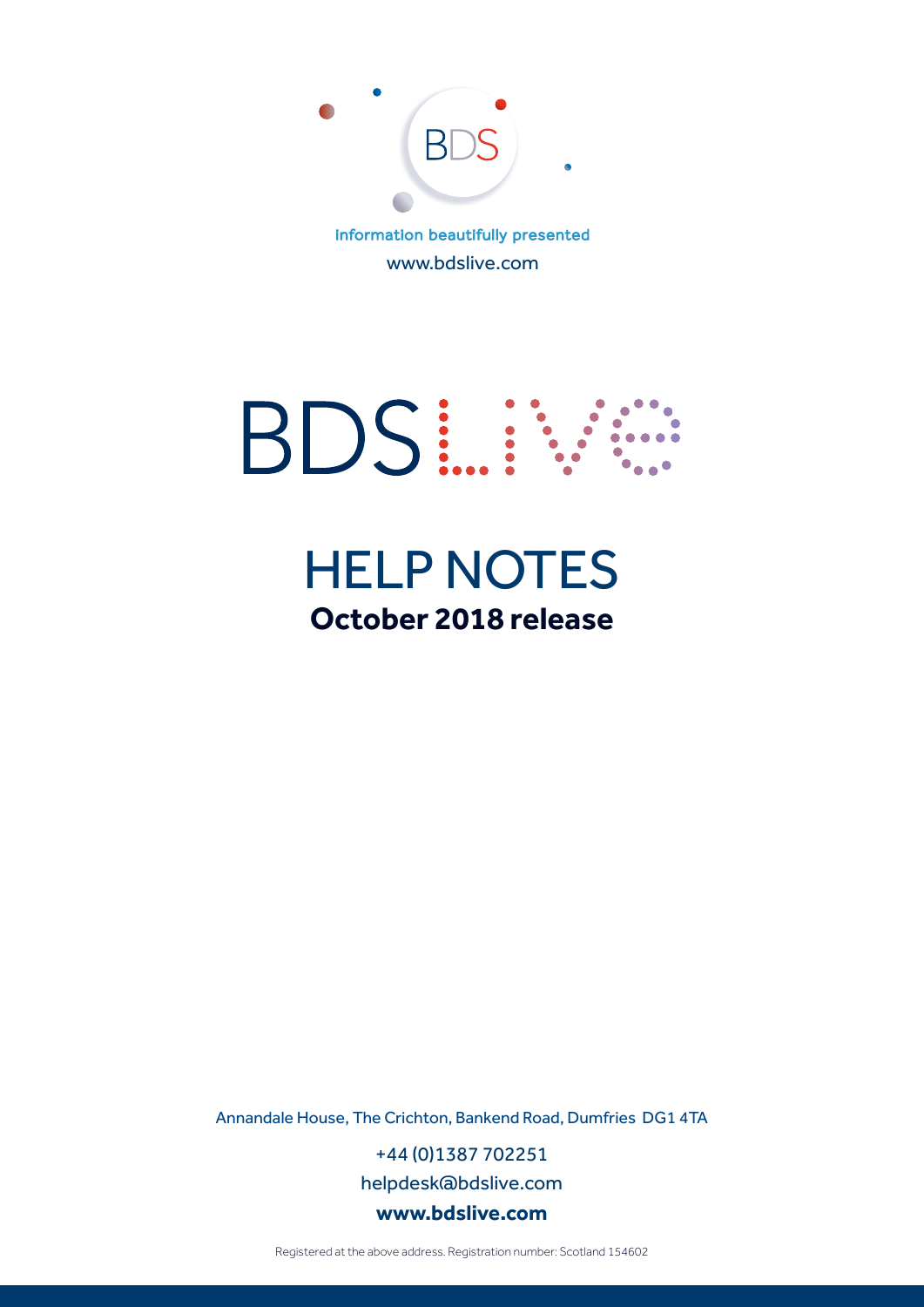## **Contents**

| <b>Welcome</b>              | 1                       |
|-----------------------------|-------------------------|
| <b>The BDSLive Homepage</b> | 1                       |
| <b>Change Your Password</b> | $\mathbf{1}$            |
| Logging Into BDSLive        | $\overline{c}$          |
| Forgotten Password          | $\overline{2}$          |
| <b>Search</b>               | $\overline{2}$          |
| <b>Advanced Search</b>      | $\overline{3}$          |
| <b>ISBN/EAN Searching</b>   | $\overline{3}$          |
| <b>Date Filters</b>         | $\overline{3}$          |
| <b>Search Filters</b>       | $\overline{3}$          |
| <b>Results List</b>         | 4                       |
| Filter                      | $\overline{4}$          |
| <b>Save Search</b>          | 4                       |
| <b>Edit Search</b>          | 4                       |
| <b>Browse Searching</b>     | 4                       |
| <b>ISBN Lookup</b>          | 5                       |
| <b>Viewing Titles</b>       | 5                       |
| <b>Your ShortList</b>       | 5                       |
| <b>Saving Lists</b>         | 6                       |
| <b>Exporting lists</b>      | 6                       |
| <b>Publishing lists</b>     | $\overline{\mathbf{z}}$ |
| <b>Slideshow</b>            | $\overline{\mathbf{z}}$ |
| <b>Preferences</b>          | $\overline{\mathbf{z}}$ |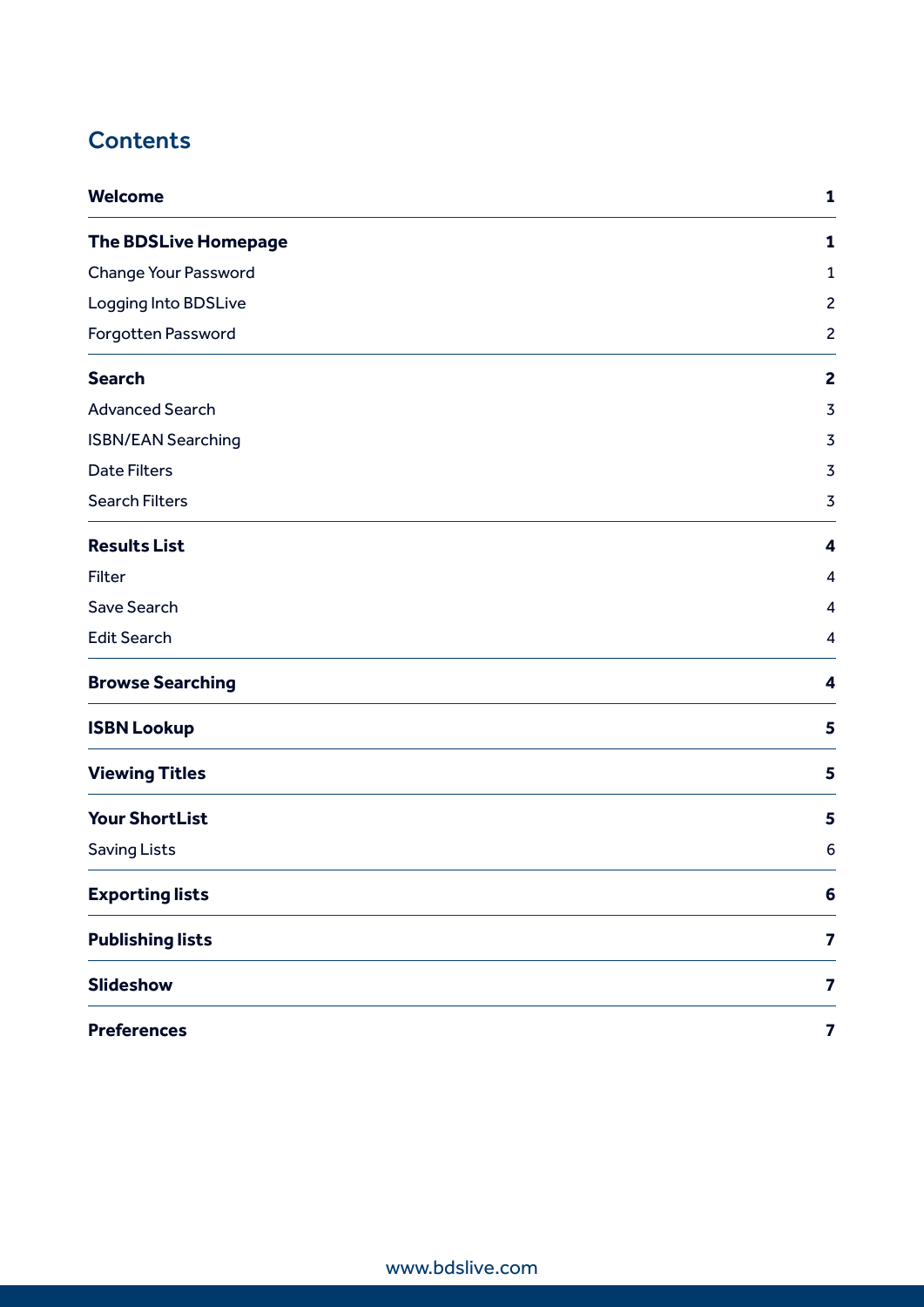### Welcome

Welcome to BDSLive. This manual will help you use to your best advantage the web-based, informationrich, multimedia cataloguing and search tool, BDSLive.

BDSLive is alive and dynamic. Please give us feedback about your experiences of using BDSLive as this will help us to change and improve BDSLive so that it better suits your needs. BDSLive is an adaptable tool which is focused on serving your library and the community of library users.

BDSLive is built upon the high quality data that has made BDS the foremost supplier of data to libraries in Britain. Whether researching a reading list, building the library catalogue, ordering a newly released DVD, reading up on your favourite computer games, building a purchase order or keeping track of stock, BDSLive should be your tool of choice.

This manual covers the sixth October 2018 release of BDSLive and interim updates to the site and has been updated from the initial help manual which was made available for use with the release edition of BDSLive.

### The BDSLive Homepage

In order to reach the BDSLive Homepage, please visit www.bdslive.com

The new version of BDSLive has been optimised for use on phones and tablets and we recommend that you use the latest version of Internet Explorer, Safari, Firefox or Chrome wherever possible when logging into the site.

The BDSLive Homepage is the gateway to BDSLive. To progress beyond this page requires that you enter your subscriber's username and password.

Contact information is displayed for the BDS Sales Team, sales@bdslive.com, tel. 01387 702251.

At the very top of the screen, above the BDSLive banner, you will find the menu bar with tabs that offer access to the following features which stay on screen no matter where you are within BDSLive:

- 1. **Home** click on the house icon to return to the BDSLive home page from anywhere within the site.
- 2. **My Account** a drop down list allows you to either log into your BDSLive account or to register for a new account. This is also where you can change your BDSLive password.
- 3. **Contact Us** opens a form for the submission of queries about BDSLive.
- 4. **About Us** a link to the home page of the BDS Corporate site
- 5. **Help** you will find a help telephone number 01387 702251. Call this number between 9:00 and 17:00 to talk to someone if you are having problems with BDSLive or cannot answer your question through the use of this document. An email address for queries is also provided helpdesk@bdslive.com A copy of these help notes is also displayed.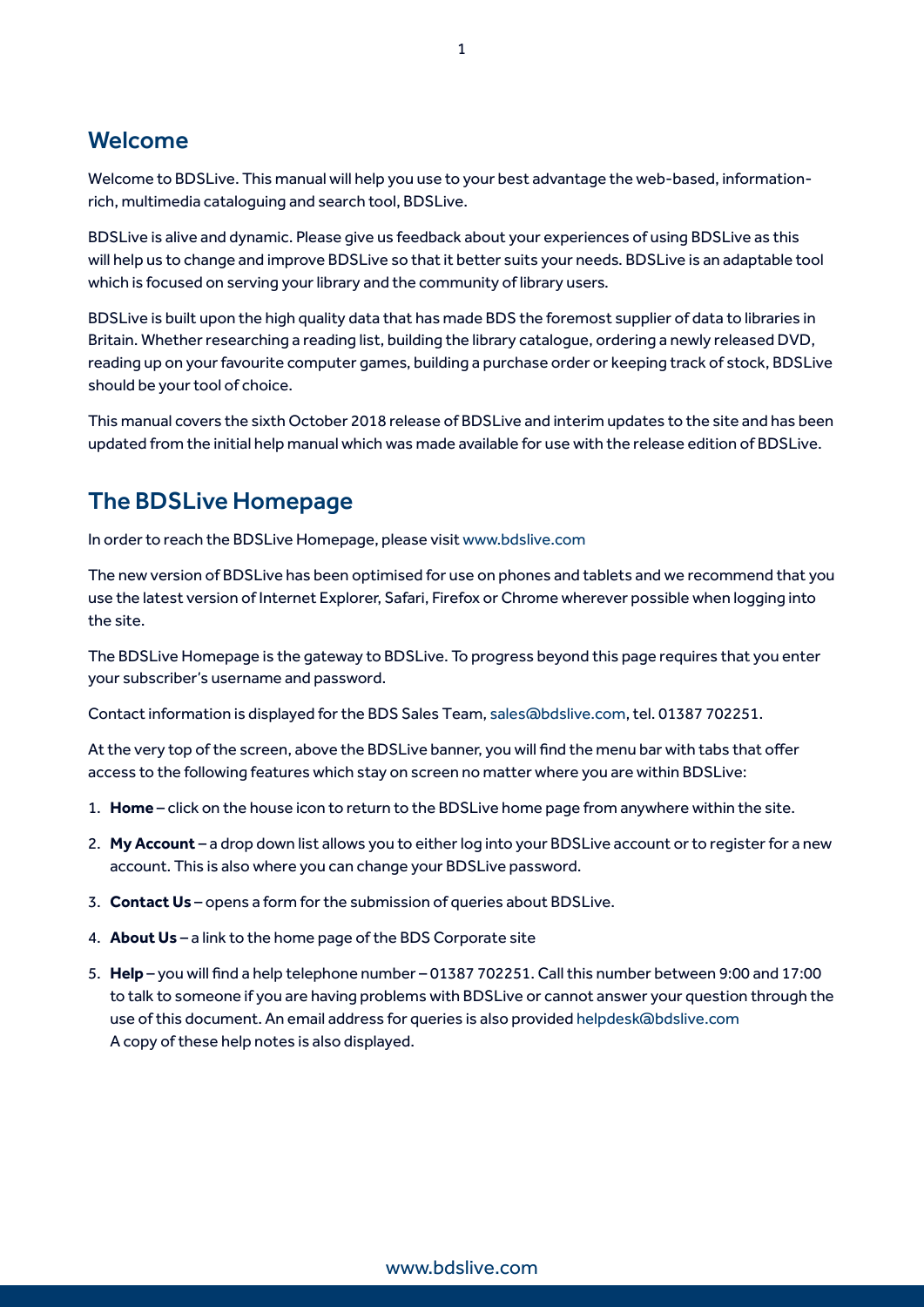### Logging Into BDSLive

At the very top of the screen, you will see a **My Account** button which gives you the option to **Log in** to BDSLive. BDS provides you with a login and password in order that you are able to use BDSLive. Please contact our sales helpdesk at sales@bdslive.com or by telephoning 01387 702251 between the hours of 09.00 and 17.00 if you do not yet have your login and password. Clicking on the **Log In** button will take you to a new screen with the options to enter your login and password. If you have forgotten your password please follow the on-screen prompts within the login box. Once you have entered your login and password information, clicking on the **Log In** button will redirect you back to the Home page. You will now be able to access the rest of BDSLive.

Along the top of the screen, beneath the BDSLive banner, you will find a blue menu bar with tabs that offer access to the various features of BDSLive. You will not be able to access any of these areas of BDSLive without logging in. These options stay on screen no matter where you are within BDSLive, offering you speedy access to any feature of the BDSLive website. They are:

**Thema/BIC for Books Film Music Games Manage Your ShortList**

Clicking on any of the first four options will allow you to Browse search. Notes on using the **Browse** option can be found on page 4 of this document. Clicking on **Manage** gives you access to the following options:

**ISBN Lookup** (see page 5) **Published Lists** (see page 7) **Manage Lists** (see page 4) **Saved Searches** (see page 4) **Your Shortlist** (see page 5) **Preferences** (see page 7)

Clicking on **Your ShortList** opens up the **List Editor**. More details on using Your ShortList and the List Editor can be found on pages 5 and 6 of this document.

### Search

The search features in BDSLive enable you to track down the item or items you are looking for via a number of search options.

#### **Search**

The Search option is present in every section of BDSLive and can be found at the top of the screen. It offers the user the opportunity to begin or to change their line of research by entering a single word or phrase from anywhere within the site. There is a box into which you can type your search terms, a drop down list of databases to search and a magnifying glass icon which acts as a search button. The drop down box defaults to searching all databases. More specific searches can be performed using **Advanced Search**. Notes on using the Advanced search option can be found below.

After you have entered your search terms, click on the magnifying glass icon and you will be presented with the results of your search. The results will be organised by relevance but can be reordered once you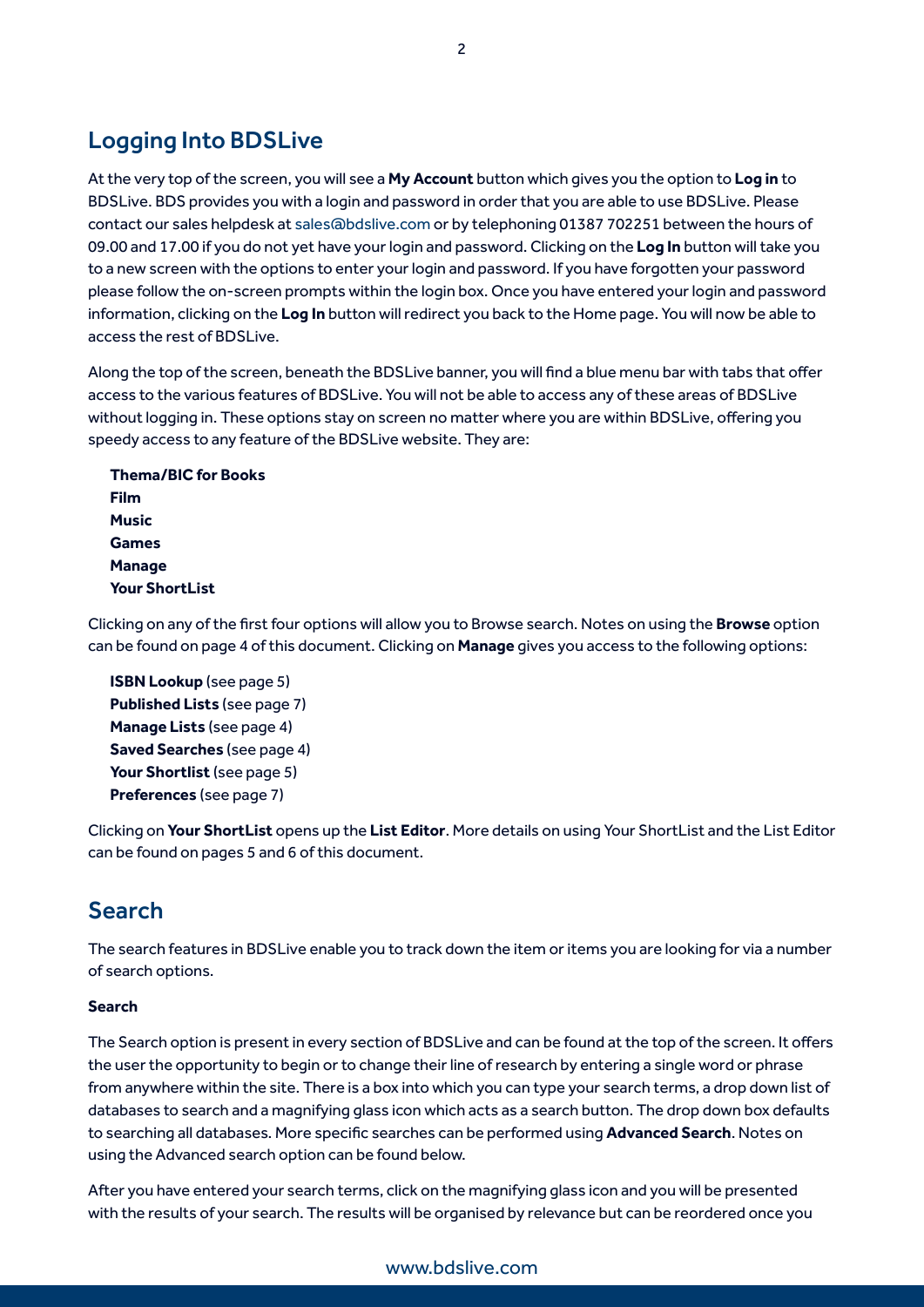have performed your search by using the options in the drop down box on the right hand side of the search results page.

### Advanced Search

Advanced Search can be accessed by using the button labelled **Advanced Search** which stays at the top of every screen no matter wherever you are in BDSLive.

#### **Search Terms**

On the main Search form, there are four **Search Terms** boxes in which to enter your search terms with drop down lists at the side of each box. By using the drop down arrows next to each of the fields you can choose any of 22 different field options from the drop down menu across the four search entry boxes. You can enter a single search term, a number of search terms or a phrase, using inverted commas.

The **ISBN/Barcode search** allows for the insertion of 10 or 13 digit ISBNs, EANs or manufacturer's numbers for film, music and games. When entering more than one ISBN please separate your codes with a semicolon and space. Alternatively, the **ISBN Lookup** function can be used. Notes on using the **ISBN Lookup** function can be found on page 5 of this document.

#### **Date filters**

**Publication Date** requires you to enter a date range, although you can, for example search from October 2018 to October 2018 to retrieve only titles due to be published in October 2018. This option can be used along with the four **Search Terms** drop down boxes or independently of them, depending on whether you want to filter by date alone or by date and keyword, author, title etc.

#### **Search filters**

**Select Format** allows you to be more specific about the type of material which you are looking for.

**Select Quality** allows you to search either the BDS Library quality or Trade books databases. The books database on BDSLive is formed of two separate databases, one of Trade records and one of Library quality records. These two books databases can be searched either in conjunction or separately by using the tick boxes next to each database name. The default setting is Library quality and Trade records, however, this can be changed either by using the **Select Quality** option on this page or by changing the default in the **Preferences** option. Notes on using the Preferences option can be found on page 7 of this document.

**Select Availability** allows you to retrieve pre-publication or published books titles. It also contains a rental/ retail filter for film records which allows you to retrieve only those rental titles which can be purchased and lent to library borrowers.

**Select Price** allows you to limit your search results to a defined price range.

**Select Readership** allows you to limit your search results by adult or junior, fiction or non-fiction.

**Sort By** allows you to decide in what order your search results will be retrieved. The default setting is relevance.

**Databases** allows you to limit your search to a specific database.

**ISBN Lookup** allows you to search for more than one ISBN at a time. Notes on using the ISBN Lookup function can be found on page 5 of this document.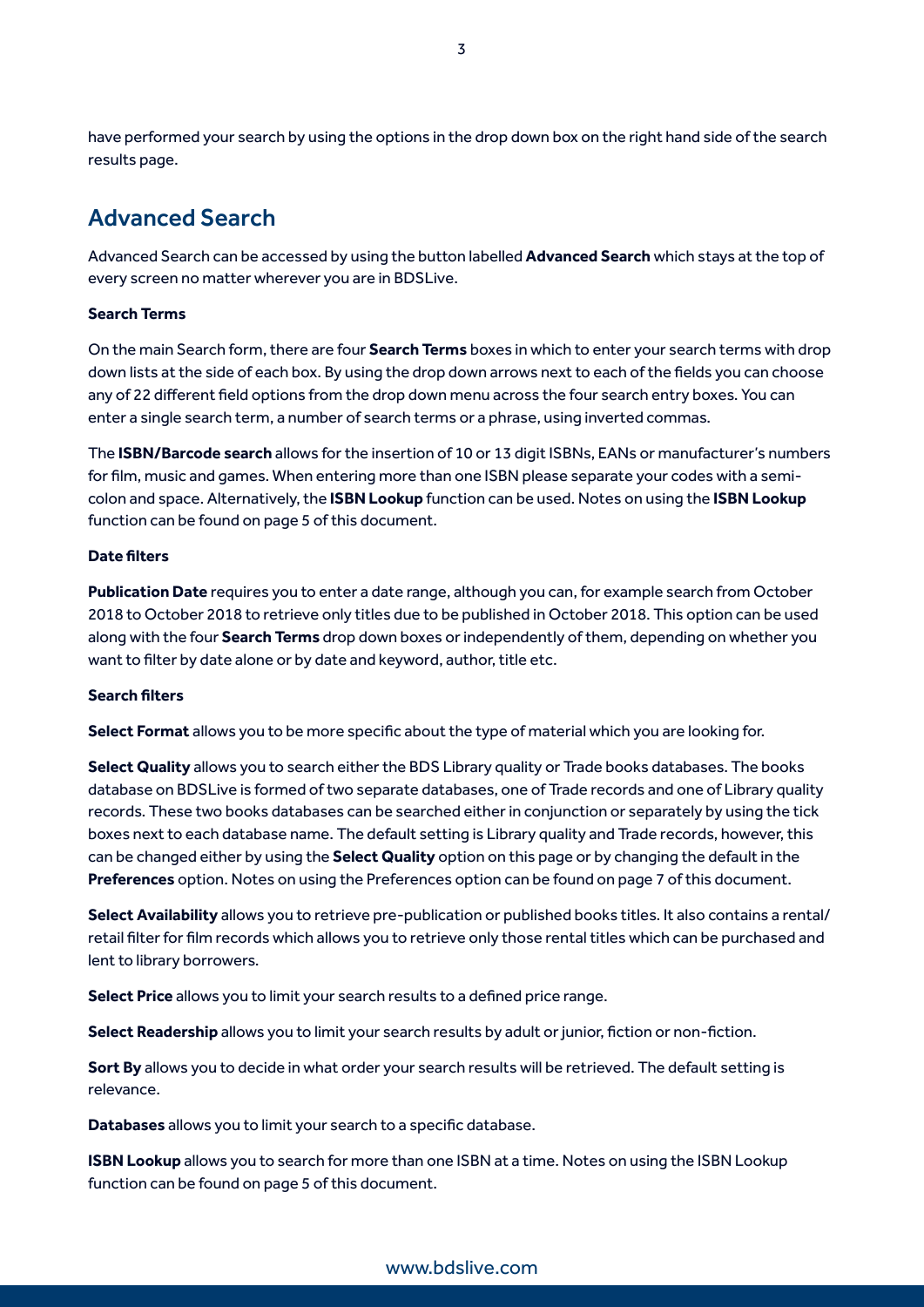### Results List

After you have entered your search terms, click **Search** and you will be presented with the results of your search. The results will be organised by relevance unless you have used the **Sort By** filter under **Advanced Search** to re-order your search results. You can re-order your search results by using the drop down box on the top right of your Results list.

You can also filter your search results by using the drop down menus at the top of your Results List.

Your Results List gives brief information about the titles which your search has retrieved, including the prices and stockholdings of UK wholesalers and library suppliers along with distributor information where it is available. **Price and Availability** data from each supplier is displayed against each title on the right hand side of the results list.

You can change the display of the Results List from a List view to a Grid view or a Print view by clicking on the blue icons on the top right side of the page.

#### **Filter**

Once you have reached your Results List, should you need to refine your search you can do so using the drop down filters at the top of your Results List.

#### **Save Search**

It is possible to save your search by choosing this option from the grey bar at the top of your Results List. Choosing **Save Search** will give you the option to give your search a name by which you will be able to recognise it in future. Clicking on Save will then save your search parameters which you have entered against your log in until such time as you come to delete them. **Saved Searches** can be accessed using the **Manage** tab which remains at the top of each screen throughout BDSLive.

#### **Edit search**

Clicking on the **Edit Search** button will return you to the **Advanced Search** form but with your original search terms retained, thus allowing you to make your search more specific if required without having to re-enter your original search terms.

### Browse searching

Once you are logged in to BDSLive, along the top of the screen, beneath the BDSLive banner, you will find the blue menu bar with tabs that offer access to the various features of BDSLive. Clicking on any of the first four options will allow you to **Browse search** using Thema or BIC subject categories for books and by Genre and subgenre for film, music and games. You can choose whether you would prefer to browse search using Thema or BIC for Books in **Preferences**. Notes on using the Preferences option can be found on page 7 of this document.

As with all results lists on BDSLive, you can then filter or order your results using the drop down boxes at the top right of your results list. You can also use the **Saved Search** or **Edit Search** options. By clicking on a particular item in the results list you can view the full entry and all information associated with it. Please see above for further information on display options.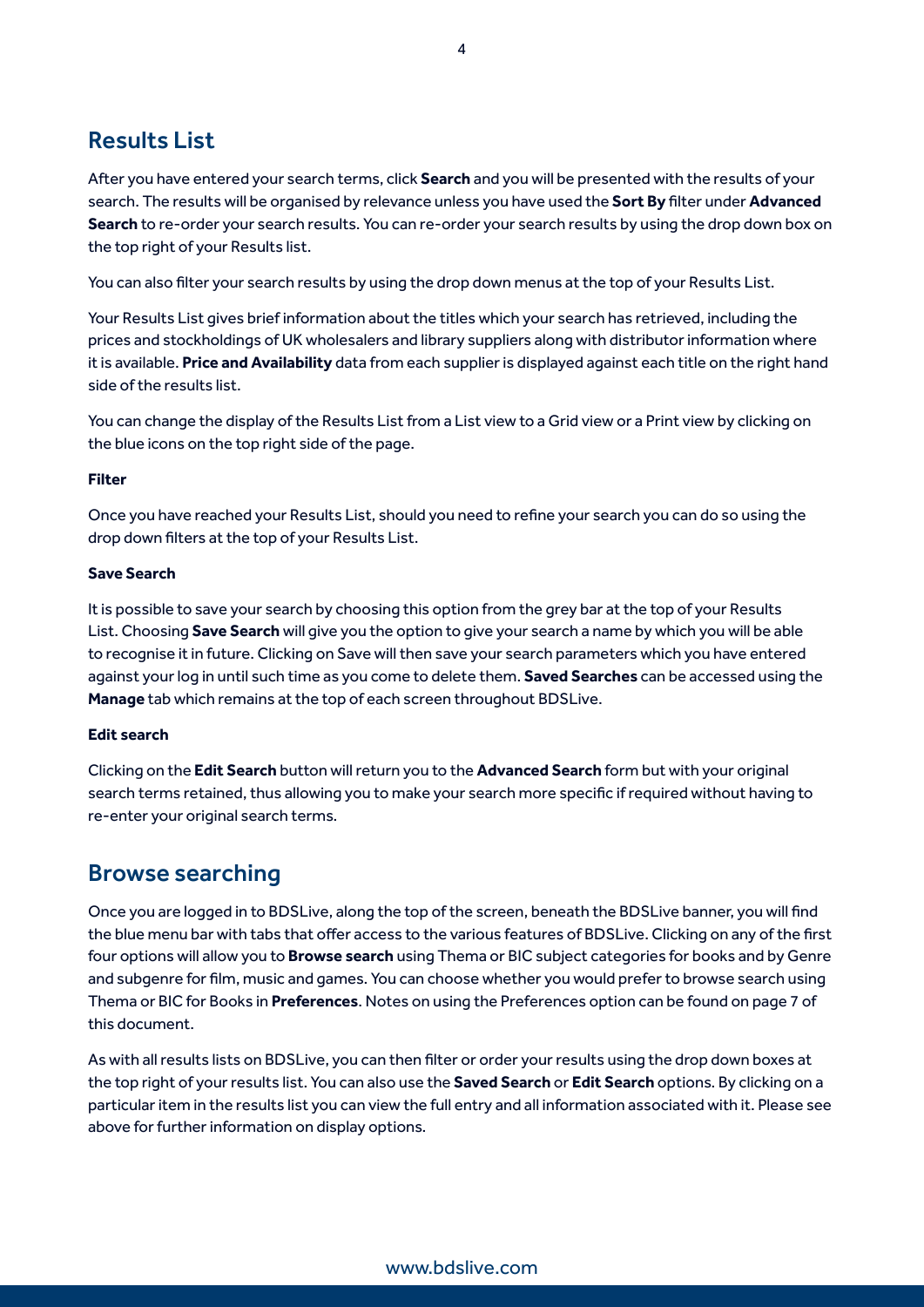### ISBN Lookup

ISBN Lookup can be accessed via **Advanced Search**, via **Manage** and also via the **Preferences** tab in the menu bar which remains at the top of each screen throughout BDSLive.

ISBN Lookup allows you to enter up to 50 ISBNs, one after the other with a carriage return after each one, and it will retrieve search results for all 50 titles at once. ISBN Lookup also allows you to visit another website, copy a whole page of listings from anywhere in that site and drop that page by cut and paste or drag and drop into the ISBN Lookup window. You can also enter text copied from a letter or an article and the form will extract the ISBNs and only search for them when you click on **Find ISBNs**. A list of ISBNs contained in those pages (up to 50 items) will then be displayed.

Clicking on **Check For Missing ISBNs** will display any ISBNs not present on BDSLive on the right hand side of the page. If there are no missing ISBNs then the text **All ISBNs Present And Correct** will be displayed instead.

### Viewing Titles

Clicking on the title of any of the results on your search list will open a new page which will display more detailed information about that title. Access to this more detailed information is via a simple vertical tab layout with the first screen you view showing general information about the selected title and subsequent tabs displaying author biographies, reviews, MARC data etc. Selecting a tab will display the information on the screen you are looking at below the general information section and without opening a new window.

The left hand side bar provides various options. **Flyer** creates a .pdf document containing information about the item you are viewing which can be saved to your computer or opened immediately. **Recommend Title** opens a form which allows you to send the details of the item you are viewing to a colleague.

Film trailers can be viewed wherever the **View Trailer** option is displayed underneath the image of an individual item. Film trailers will only display if you have Flash installed on the computer which you are working on. If your computer has speakers then you will also be able to listen to the trailer.

Many of our items have images from inside the book, images of back covers, etc. These can be accessed wherever the **Look Inside** option is displayed underneath the main image.

### **Your ShortList**

**Your ShortList** allows you to create lists of records to export from BDSLive. Clicking on the **Add To List** button against individual items, either from the search results screen or from within the full details for an item will add that single item to your ShortList. Clicking on the **Add All To ShortList** button at the top right hand side of each page of search results will add the whole page of items to your ShortList. Once items have been added to your ShortList these buttons will be greyed out to prevent them from being added to a list more than once.

Because you can set your search to retrieve up to 128 results per page in **Preferences** you can add up to 128 results to a list at any one time. Notes about using Preferences can be found on page 7 of this document.

You can add items from different results lists and from different searches to your ShortList. There is no limit on the number of items which you can add to your ShortList and you can add items from a mixture of different media types.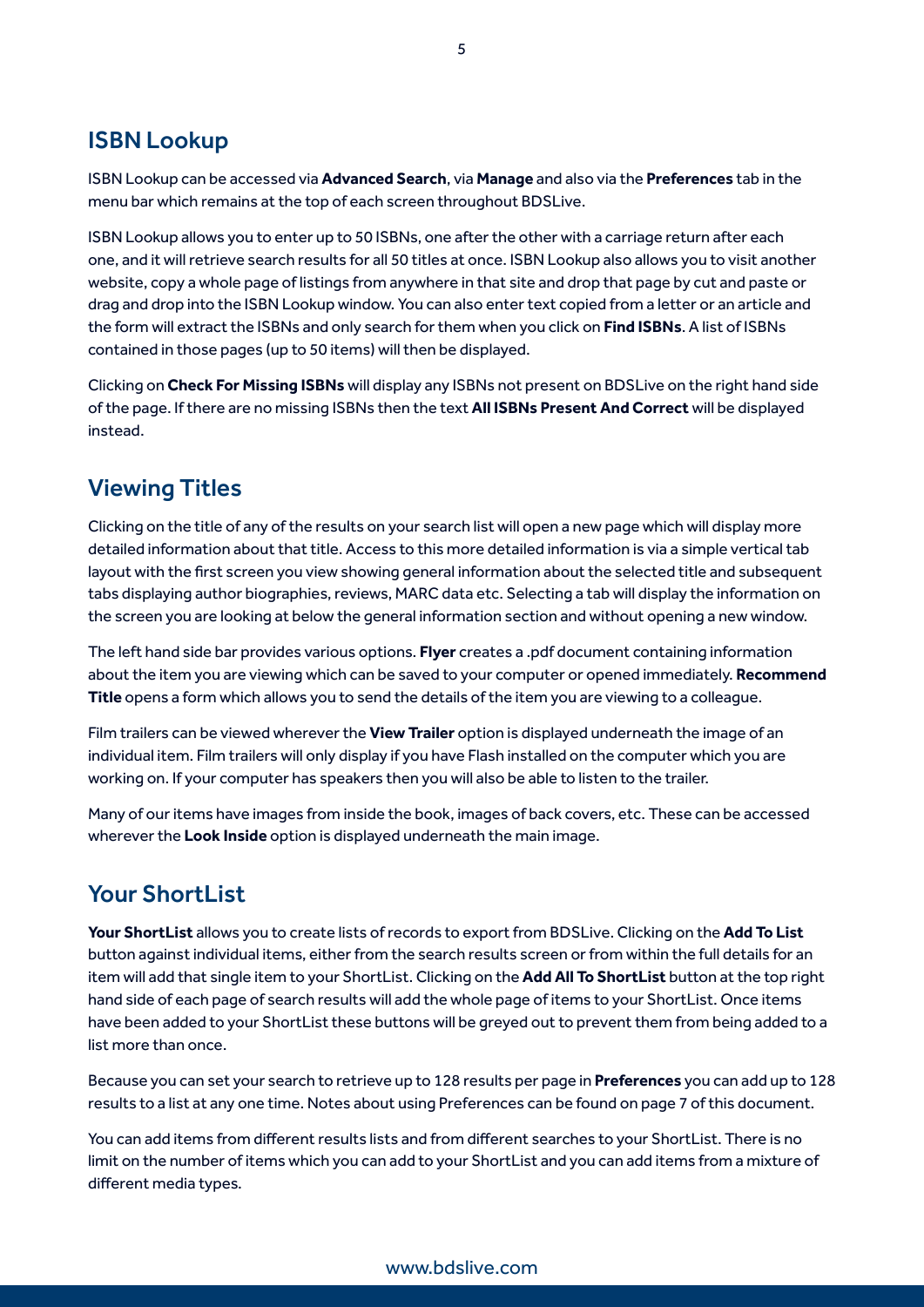You can view your ShortList at any time by clicking on the **Your ShortList** button which remains at the top of each screen throughout BDSLive.

When you have added all the items which you require to your ShortList, clicking on the **Your ShortList** button directs you to the **List Editor**. Your Shortlist can also be accessed at any time from the blue menu bar at the top of every page in BDSLive. The **List Editor** allows you to view a **Slideshow** of your items or to **Export** or **Publish** your list, however, in order to access these options you must enter a name for Your ShortList in **List Name** box and then click on the **Save List** button.

Your items will now be saved as a named list against your Log on until such time as you delete them or delete the list itself (more information on deleting lists and deleting items from lists can be found below). This means that you are not required to export the records in your list in your current session but can choose to do so at a later date by recalling your list from **Manage** (see below).

Please also note that items added to **Your ShortList** will be removed from the ShortList once you have saved them as a named list.

You can now use the options at the head of your saved list as follows:

Clicking on the titles of the items on your list will open a new window which will display the full details of that item.

It is possible to re-order the items on your saved list by clicking on the column headings.

You can also add a note to items on your saved list at this stage by clicking on the **Edit** button on the right hand side of your list, typing your note and clicking on the **Save** button. Notes added to items in this way will display in the **Slideshow** function if selected and will also appear in the body of records in files exported in either .csv or Excel.

You can remove individual items from your list by selecting the **Delete** button against each item on the right hand side of your list.

### Exporting lists

In order to export the records on a saved list, select the **Export** button at the top of your selected list. You can select individual items from your list to export by selecting one item and then by holding down the **Ctrl** button when selecting further items. If you do not select items for Export, BDSLive will assume that you wish to Export all of the items on your list.

Selecting **Export** will open another window which allows you to select the **Export Format** of your report from the drop-down list. Selecting either .csv or Excel will allow you to select the fields which you wish to export by using the arrows against the fields in the selection box. Selecting any other option disables this function as only exports of full MARC or ONIX records containing all fields are possible.

Having selected the format for your report, you can then choose either **Download File** or to **Email File**. If you select **Download File** and then hit the **Export** button you will be able to download a copy of your file to the machine on which you are working.

If you select **Email File** then the screen will expand to show your default email address which should match your Log in unless changed in **Preferences** (Notes on using the Preferences option can be found on page 7 of this document). You can change the default email address manually at this stage if required. If you then hit the **Export** button an email will be sent to your email address with your records in an attachment in the specified format.